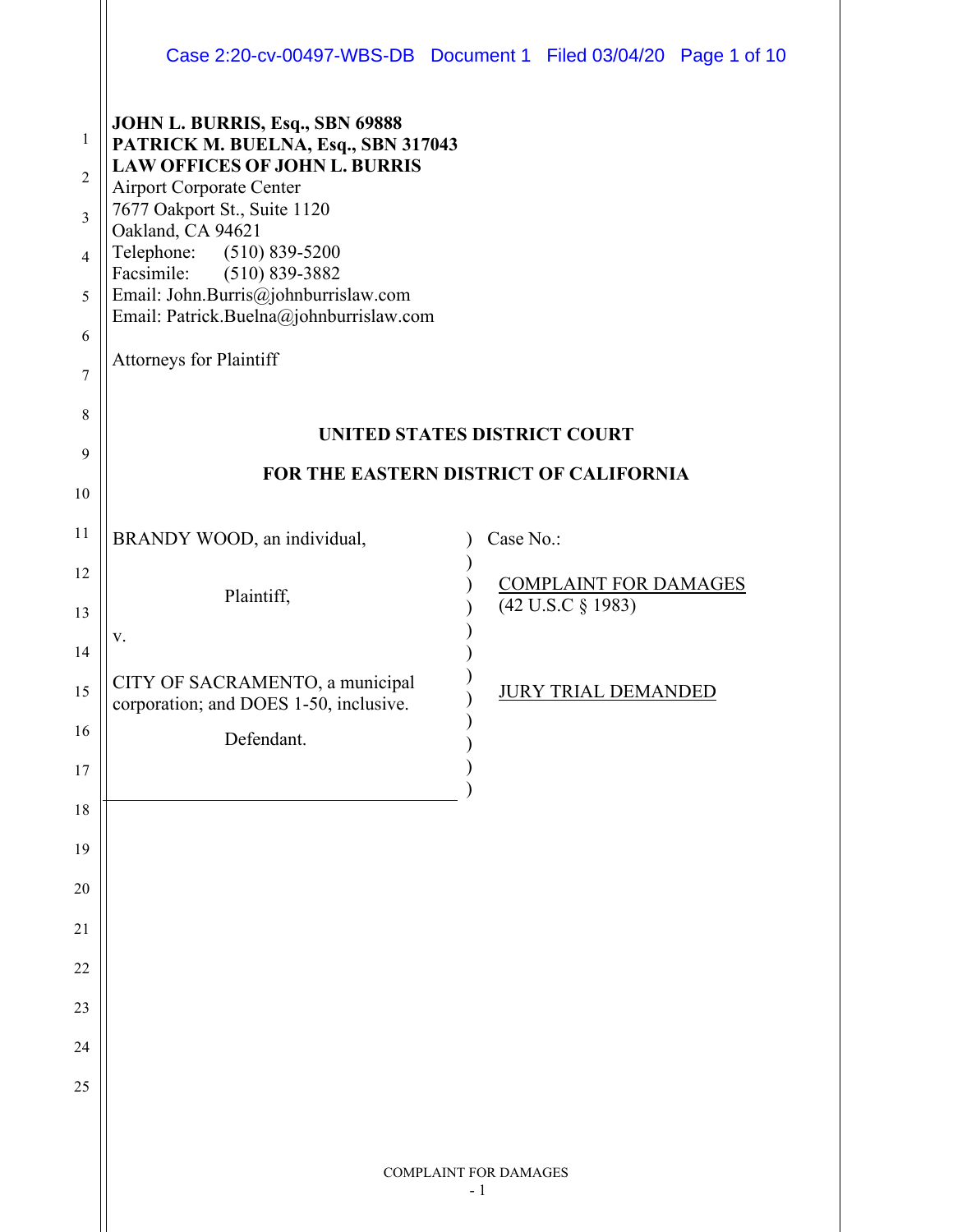#### **INTRODUCTION**

1

2 3 4 5 6 7 8 9 10 11 12 13 14 15 16 17 18 19 20 21 22 23 24 25 1. Plaintiff Brandy Wood, mother and African-American female, participated in a peaceful march to protest the unpunished killing of Stephon Clark by Sacramento Police. Along with a crowd of other peaceful protesters she was funneled and trapped in a closed-off location in compliance with the Sacramento police. 2. While lining up with the other protesters to be unlawfully arrested, a passing Sacramento officer used his bike to ram into her leg causing her to fall to the ground and break her leg. The yet-to-be-identified Sacramento officer offered no medical attention or even stopped to check on her. Later on after she was arrested with others, and after continually complaining of her broken leg, was she able to secure medical care for her broken leg. **JURISDICTION** 3. This action arises under Title 42 of the United States Code, Section 1983. The unlawful acts and practices alleged herein occurred in Sacramento, California, which is within this judicial district. Title 28 United State Code Section 1391 (b) confers venue upon this Court. **PARTIES** 4. Plaintiff BRANDY WOOD is a competent adult. Plaintiff is a resident of CALIFORNIA. 5. Defendant CITY OF SACRAMENTO was and at all times mentioned herein is a municipal corporation that operates the Sacramento Police Department, and is vicariously liable for the conduct of its officers. 6. Plaintiff is ignorant of all the true names and/or capacities of defendants sued herein as DOES 1-50 inclusive, and therefore sues some said defendants by such fictitious names. Plaintiff will amend this complaint to allege the true names and capacities when ascertained. Plaintiff believes and alleges that DOE defendants are legally responsible and liable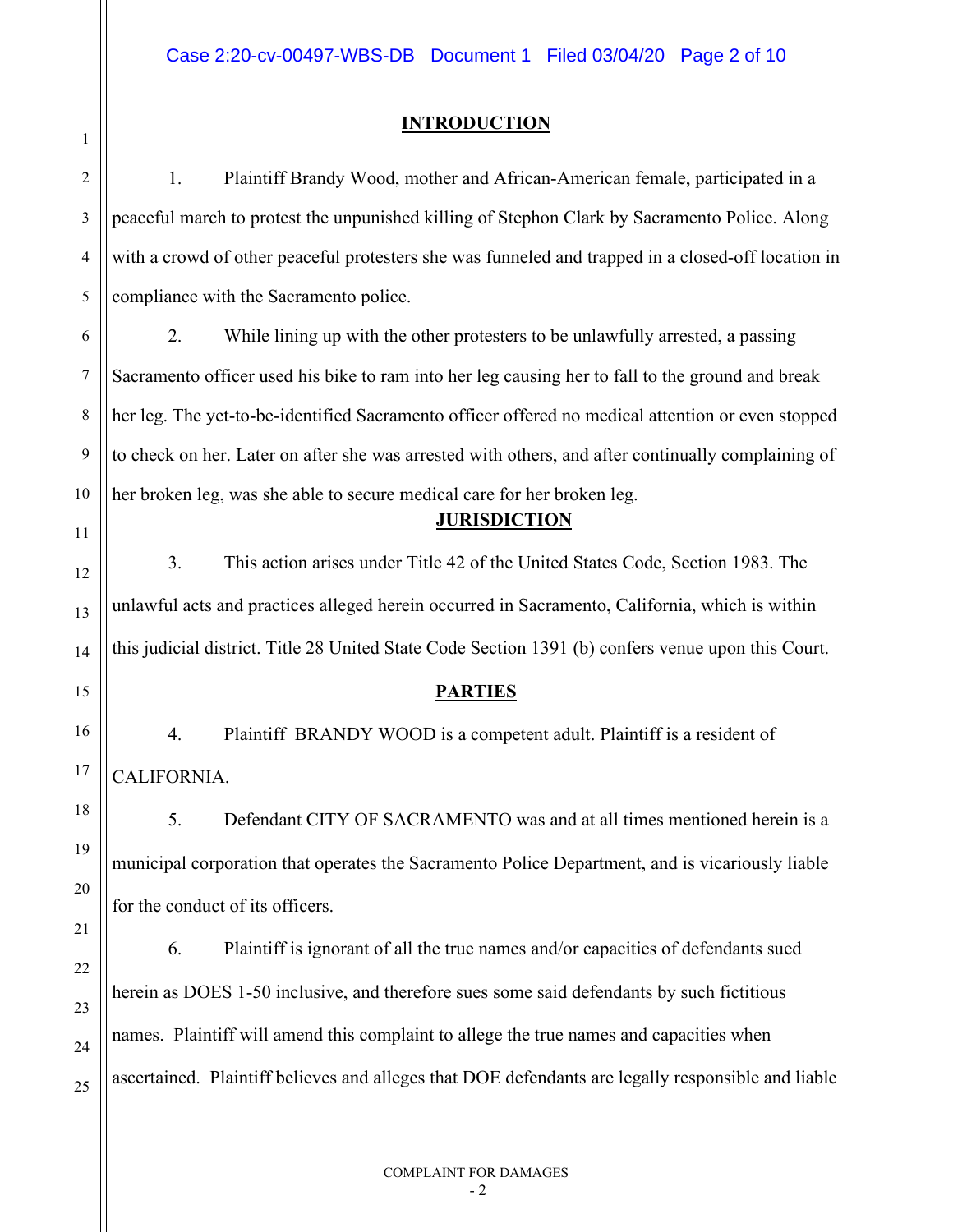#### Case 2:20-cv-00497-WBS-DB Document 1 Filed 03/04/20 Page 3 of 10

for the incident, injuries and damages hereinafter set forth. Each defendant proximately caused injuries and damages because of their negligence, breach of duty, negligent supervision, management or control, violation of public policy. Each defendant is liable for his/her personal conduct, vicarious or imputed negligence, fault, or breach of duty, whether severally or jointly, or whether based upon agency, employment, ownership, entrustment, custody, care or control or upon any other act or omission. Plaintiff will ask leave to amend this complaint subject to further discovery.

1

 $\overline{2}$ 

3

4

5

6

7

8

9

10

11

12

13

14

15

16

17

18

19

20

21

22

23

24

25

7. In doing the acts alleged herein, Defendant, DOES 1-50, and each of them acted within the course and scope of their employment for the Sacramento Police Department.

8. In doing the acts and/or omissions alleged herein, Defendants, and each of them, acted under color of authority and/or under color of law.

9. Due to the acts and/or omissions alleged herein, Defendants, and each of them, acted as the agent, servant, and employee and/or in concert with each of said other Defendants herein.

10. Plaintiff filed a timely government claim City of Sacramento on or about September 4, 2019, which was rejected by operation of law.

#### **STATEMENT OF FACTS**

11. The incident took place on the night of March 4, 2019 at or near Trader Joe's, 5000 Folsom Blvd, Sacramento, CA 95819. After the announcement of the Sacramento District Attorney's clearing of criminal charges for the officers that shot and killed Stephon Clark, a group of concerned citizen assembled and marched peacefully near a Trader Joe's.

12. Dozens of Sacramento police officers responded, surrounded and funneled the hundreds of protestors into a closed-off location, wherein the officers unlawfully ordered protesters to line up and then systematically and unlawfully arrested each one.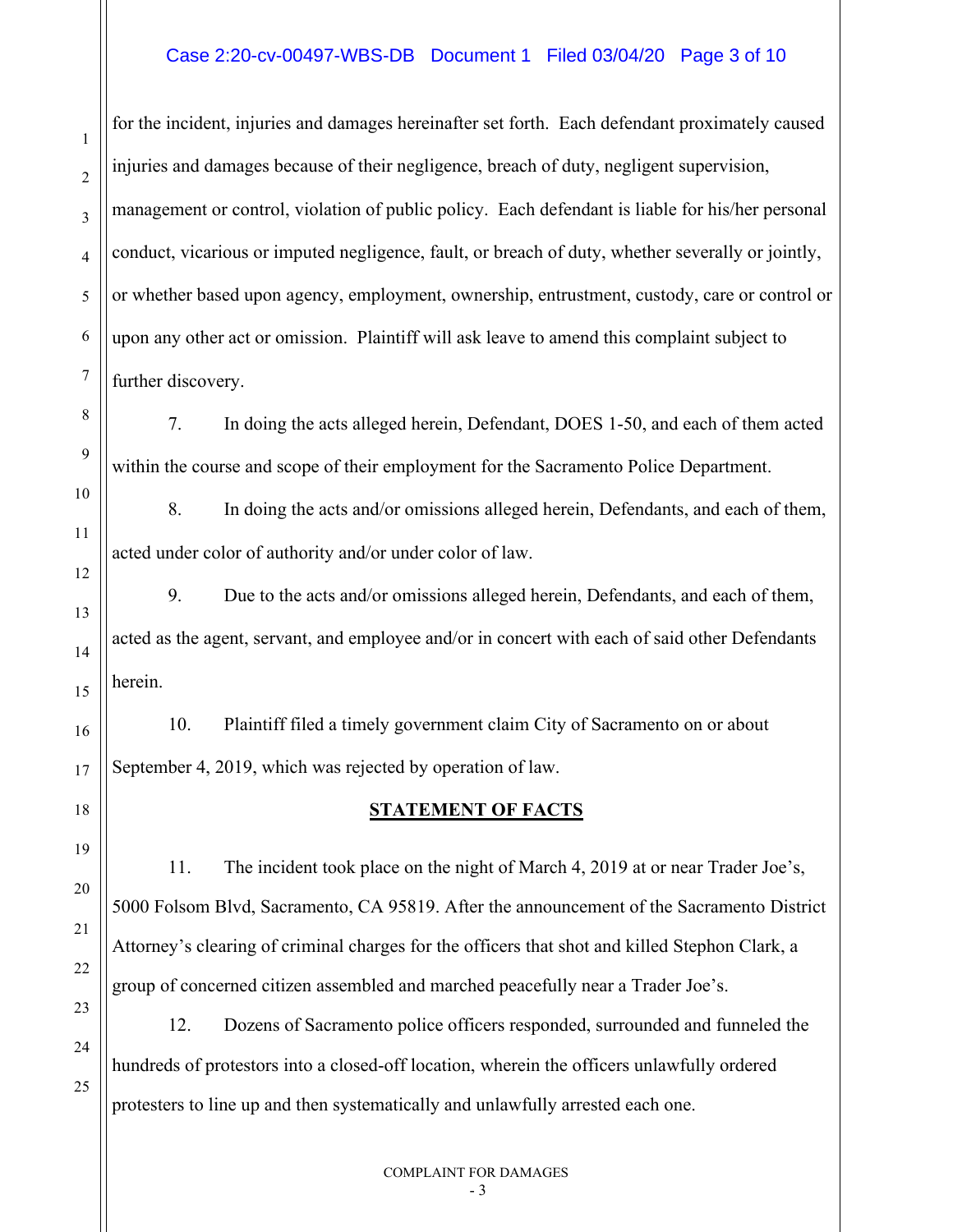1 2 3 4 5 6 7 8 9 10 11 12 13 14 15 16 17 18 19 20 21 22 23 24 25 13. Plaintiff Brandy Wood was present with her family and complying with officer's unlawful orders and line up to be arrested. As she was complying, a yet-to-be-identified bicycle officer was walking past her with his bike and inexplicably rammed his bike into Plaintiff's leg and broke her leg. The yet-to-be-identified Sacramento police officer failed to stop and document his use of force, failed to summon medical care and callously moved away after she was injured. 14. Nevertheless, despite her obvious injuries, officers falsely arrested and imprisoned her for hours without medical care. As a result of the yet-to-be-identified Doe Sacramento police officers' egregious conduct, Brandy Wood suffered a broken leg, other physical injuries and emotional distress. **DAMAGES** 15. As a proximate result of Defendant's unreasonable and excessive use of force, Plaintiff suffered physical injury, loss of wages, emotional distress, fear, terror, anxiety, humiliation, and loss of sense of security, dignity, and pride as a United States Citizen. 16. The conduct of the Defendants were malicious, wanton, and oppressive. Plaintiffs are therefore entitled to an award of punitive damages against Does. **CAUSES OF ACTION FIRST CAUSE OF ACTION (Fourth Amendment – Excessive Force under 42 U.S.C. Section 1983)** *(Against DOES 1-25)* 17. Plaintiff hereby re-alleges and incorporates by reference each and every paragraph of this Complaint. 18. When Defendant Does broke Plaintiff's leg completely unprovoked when Defendant Doe used his bike as a weapon and had no probable cause to do so. The officer issued no verbal warning to the Plaintiff. Plaintiff had committed no crimes. Defendants had no probable cause or even reasonable suspicion to use any force whatsoever against Plaintiff.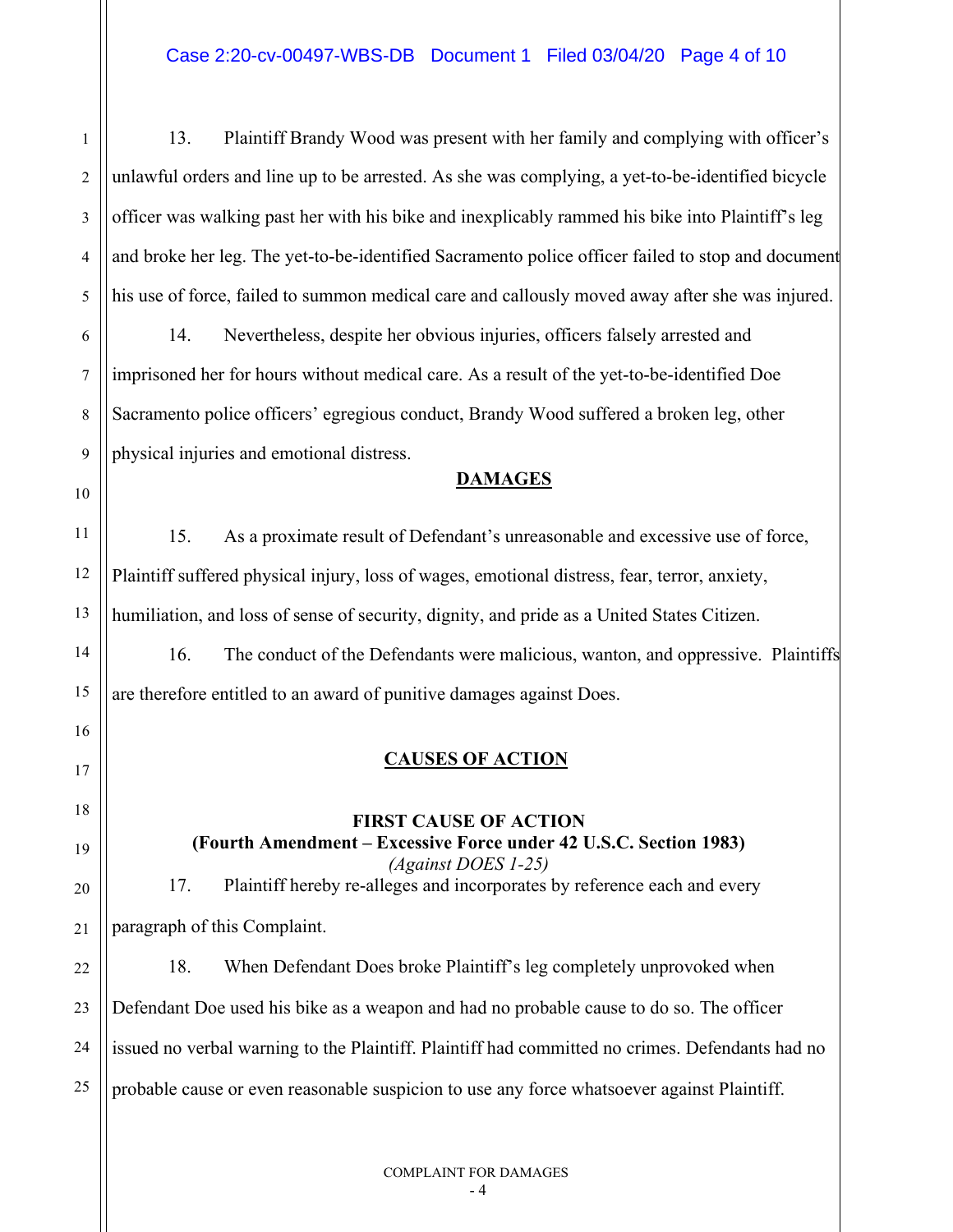### Case 2:20-cv-00497-WBS-DB Document 1 Filed 03/04/20 Page 5 of 10

Therefore, the use of any force, including hitting Plaintiff onto the concrete, was unlawful and excessive. Defendant officers conduct was excessive and unreasonable, which violated both their training and Plaintiff's constitutional rights under the Fourth Amendment.

19. As a result of their misconduct, Defendant Does are liable for Plaintiff's injuries.

WHEREFORE, Plaintiff prays for relief as hereinafter set forth.

## **SECOND CAUSE OF ACTION**

**(Fourth Amendment – Unlawful Detention/Arrest under 42 U.S.C. Section 1983)** *(Against DOES 1-25)*

20. Plaintiff hereby re-alleges and incorporates by reference each and every

paragraph of this Complaint.

1

 $\overline{2}$ 

3

4

5

6

7

8

9

10

11

12

13

14

15

16

17

18

19

20

21

22

23

24

25

21. When Defendant Does arrested Plaintiff, they had no reasonable suspicion and/or probable cause, and issued no lawful warnings and/or instructions. Furthermore Plaintiff had not committed any crimes. Therefore, Defendant use of force, detention and arrest was an unlawful seizure violated both their training and Plaintiff's constitutional rights under the Fourth Amendment. 22. As a result of their misconduct, Defendant officers are liable for Plaintiff's

injuries and his imprisonment.

WHEREFORE, Plaintiff prays for relief as hereinafter set forth.

## **FOURTH CAUSE OF ACTION (Violation of the Bane Act (Cal. Civ. Code § 52.1))** *(Against DOES 1-25)*

23. Plaintiff hereby re-alleges and incorporates by reference each and every paragraph of this Complaint.

24. Plaintiff brings this "Bane Act" claim individually for direct violation of his own rights.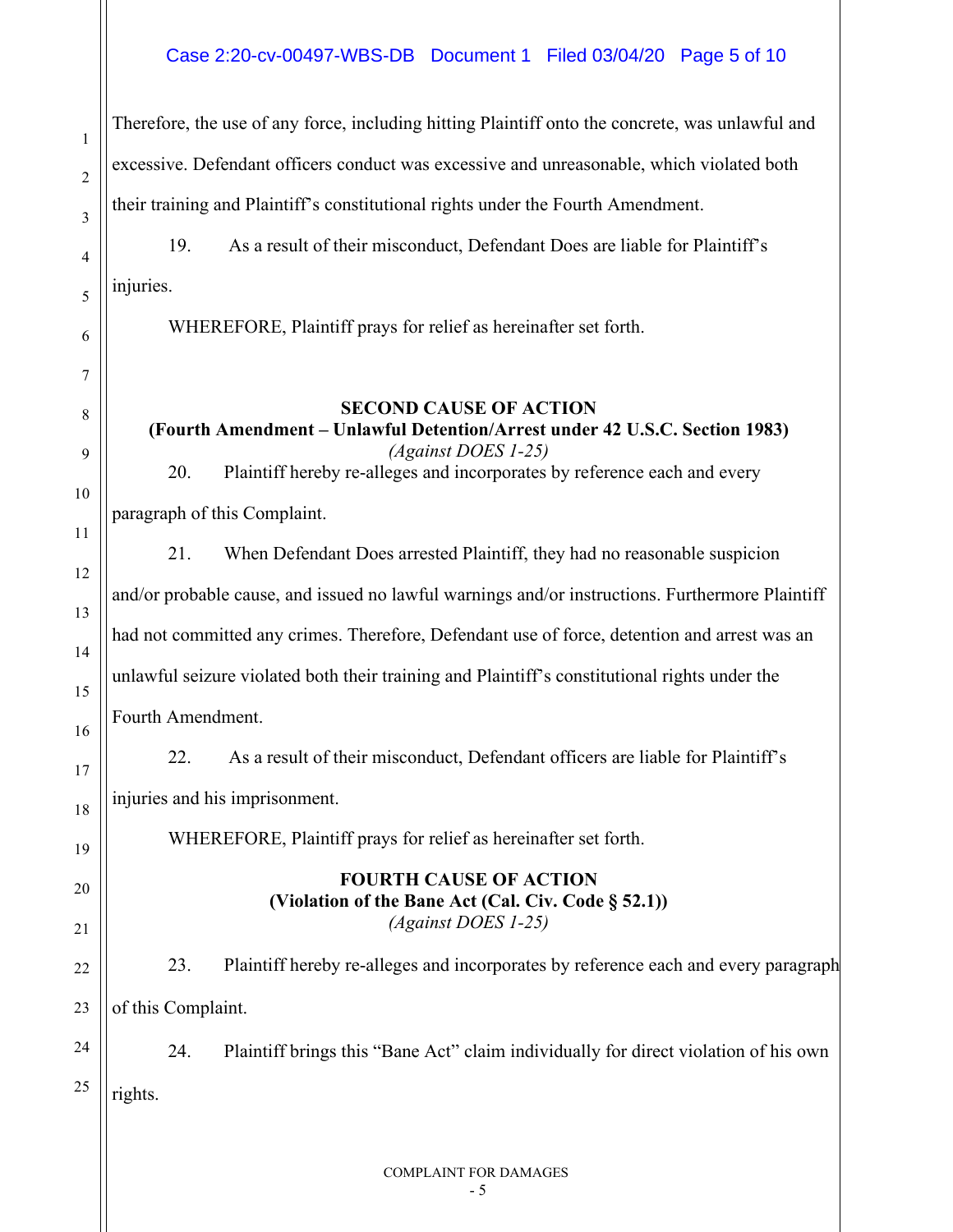Case 2:20-cv-00497-WBS-DB Document 1 Filed 03/04/20 Page 6 of 10

<span id="page-5-1"></span><span id="page-5-0"></span>

| $\mathbf{1}$   | By their conduct described herein, Defendants and Does 1-50, acting in<br>26.                                                                                                                                                                                      |  |  |
|----------------|--------------------------------------------------------------------------------------------------------------------------------------------------------------------------------------------------------------------------------------------------------------------|--|--|
| $\overline{c}$ | concert/conspiracy, as described above, violated Plaintiff's rights under California Civil Code                                                                                                                                                                    |  |  |
| 3              | §52.1, and the following clearly-established rights under the United States Constitution and the                                                                                                                                                                   |  |  |
| $\overline{4}$ | California Constitution:                                                                                                                                                                                                                                           |  |  |
| 5<br>6         | Plaintiff's right to be free from unreasonable searches and seizures<br>a.<br>as secured by the Fourth Amendment to the United States Constitution<br>and by Article I, $\S$ 13 of the California Constitution;                                                    |  |  |
| 7<br>8         | Plaintiff's right to be free from excessive and unreasonable force in<br>$\mathbf{b}$ .<br>the course of arrest or detention, as secured by the Fourth Amendment<br>to the United States Constitution and by Article 1, $\S$ 13 of the<br>California Constitution; |  |  |
| 9<br>10        | Excessive force which violates the Fourth Amendment, also violates the Bane<br>27.                                                                                                                                                                                 |  |  |
| 11             | Act. <sup>1</sup> Defendants' use of unlawful force against Plaintiff, in and of itself, satisfies the "by threat,                                                                                                                                                 |  |  |
| 12             | intimidation, or coercion" requirement of the Bane Act.                                                                                                                                                                                                            |  |  |
| 13             | 28.<br>Further, any volitional violation of rights done with reckless disregard for those                                                                                                                                                                          |  |  |
| 14             | rights also satisfies the "by threat, intimidation, or coercion" requirement of the Bane Act. <sup>2</sup> All                                                                                                                                                     |  |  |
| 15             | of Defendants' violations of duties and rights were volitional, intentional acts, done with reckless                                                                                                                                                               |  |  |
| 16             | disregard for Plaintiff's rights; none was accidental or merely negligent.                                                                                                                                                                                         |  |  |
| 17             | Alternatively, Defendants violated Plaintiff's rights by the following conduct<br>29.                                                                                                                                                                              |  |  |
| 18             | constituting threat, intimidation, or coercion that was above and beyond any lawful seizure or use                                                                                                                                                                 |  |  |
| 19             | of force:                                                                                                                                                                                                                                                          |  |  |
| 20             | Threatening Plaintiff in the absence of any threat presented by Plaintiff or<br>a.<br>any justification whatsoever;                                                                                                                                                |  |  |
| 21             |                                                                                                                                                                                                                                                                    |  |  |
| 22             |                                                                                                                                                                                                                                                                    |  |  |
| 23             |                                                                                                                                                                                                                                                                    |  |  |
| 24<br>25       | <sup>1</sup> See Chaudhry v. City of Los Angeles, 751 F.3d 1096, 1105 (9th Cir. May 19, 2014) (citing Cameron v. Craig, 713<br>F.3d 1012, 1022 (9th Cir. 2013)).                                                                                                   |  |  |
|                | <sup>2</sup> Cornell v. City and County of San Francisco, 17 Cal.App.5 <sup>th</sup> 766, 801-02 (2017) (review denied).                                                                                                                                           |  |  |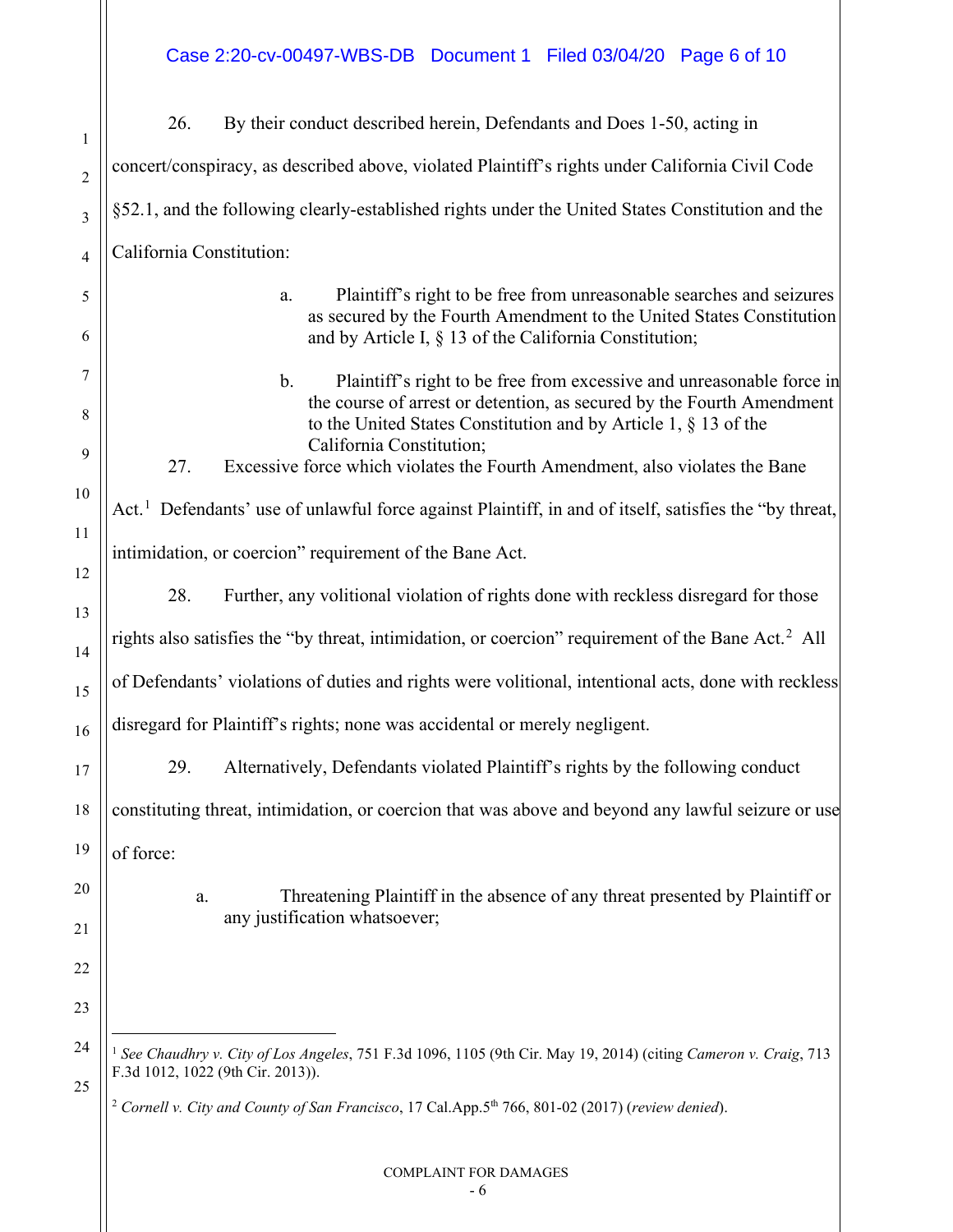|          | Case 2:20-cv-00497-WBS-DB Document 1 Filed 03/04/20 Page 7 of 10                                                                                                                                             |  |  |
|----------|--------------------------------------------------------------------------------------------------------------------------------------------------------------------------------------------------------------|--|--|
| 1<br>2   | $b$ .<br>Using deliberately reckless and provocative tactics to apprehend Plaintiff<br>in violation of generally accepted law enforcement training and standards, and in<br>violation of Plaintiff's rights; |  |  |
| 3        | Defendant striking and beating Plaintiff in the absence of any threat or<br>c.<br>need for such force;                                                                                                       |  |  |
| 4<br>5   | d.<br>Threatening violence against Plaintiff, with the apparent ability to carry<br>out such threats, in violation of Civ. Code $\S$ 52.1(j);                                                                |  |  |
| 6<br>7   | Using excessive, unreasonable and unjustified force against Plaintiff while<br>e.<br>he attempted to comply with the officers;                                                                               |  |  |
| 8        | f.<br>Failing to intervene to stop, prevent, or report the unlawful seizure and use<br>of excessive and unreasonable force by other officers;                                                                |  |  |
| 9        | Violating multiple rights of Plaintiff;<br>g.                                                                                                                                                                |  |  |
| 10       | 30.<br>Defendant SACRAMENTO is vicariously liable, pursuant to California                                                                                                                                    |  |  |
| 11       | Government Code $\S$ 815.2, for the violation of rights by its employees and agents.                                                                                                                         |  |  |
| 12       | 31.<br>As a direct and proximate result of Defendant Does' violation of California Civil                                                                                                                     |  |  |
| 13<br>14 | Code §52.1 and of Plaintiff's rights under the United States and California Constitutions,                                                                                                                   |  |  |
| 15       | Plaintiff sustained injuries and damages, and against all Defendants and is entitled to relief as set                                                                                                        |  |  |
| 16       | forth above, including punitive damages against Defendants and Does 1-50, and including all                                                                                                                  |  |  |
| 17       | damages allowed by California Civil Code §§ 52, 52.1, and California law, not limited to costs,                                                                                                              |  |  |
| 18       | attorneys fees, treble damages, and civil penalties.                                                                                                                                                         |  |  |
| 19       | <b>FIFTH CAUSE OF ACTION</b>                                                                                                                                                                                 |  |  |
| 20       | (Battery - Violation of CALIFORNIA PENAL CODE § 242)<br>(Against DOES 1-25)                                                                                                                                  |  |  |
| 21       | Plaintiff hereby re-alleges and incorporates by reference each and every<br>32.                                                                                                                              |  |  |
| 22       | paragraph of this Complaint.                                                                                                                                                                                 |  |  |
| 23       | Defendant Does, while working as employees for the SACRAMENTO police<br>33.                                                                                                                                  |  |  |
| 24       | department, and acting within the course and scope of their duties, intentionally injured                                                                                                                    |  |  |
|          | Plaintiff without a lawful basis.                                                                                                                                                                            |  |  |
| 25       | As a result of the actions of the Defendants, Plaintiff suffered physical injuries.<br>34.                                                                                                                   |  |  |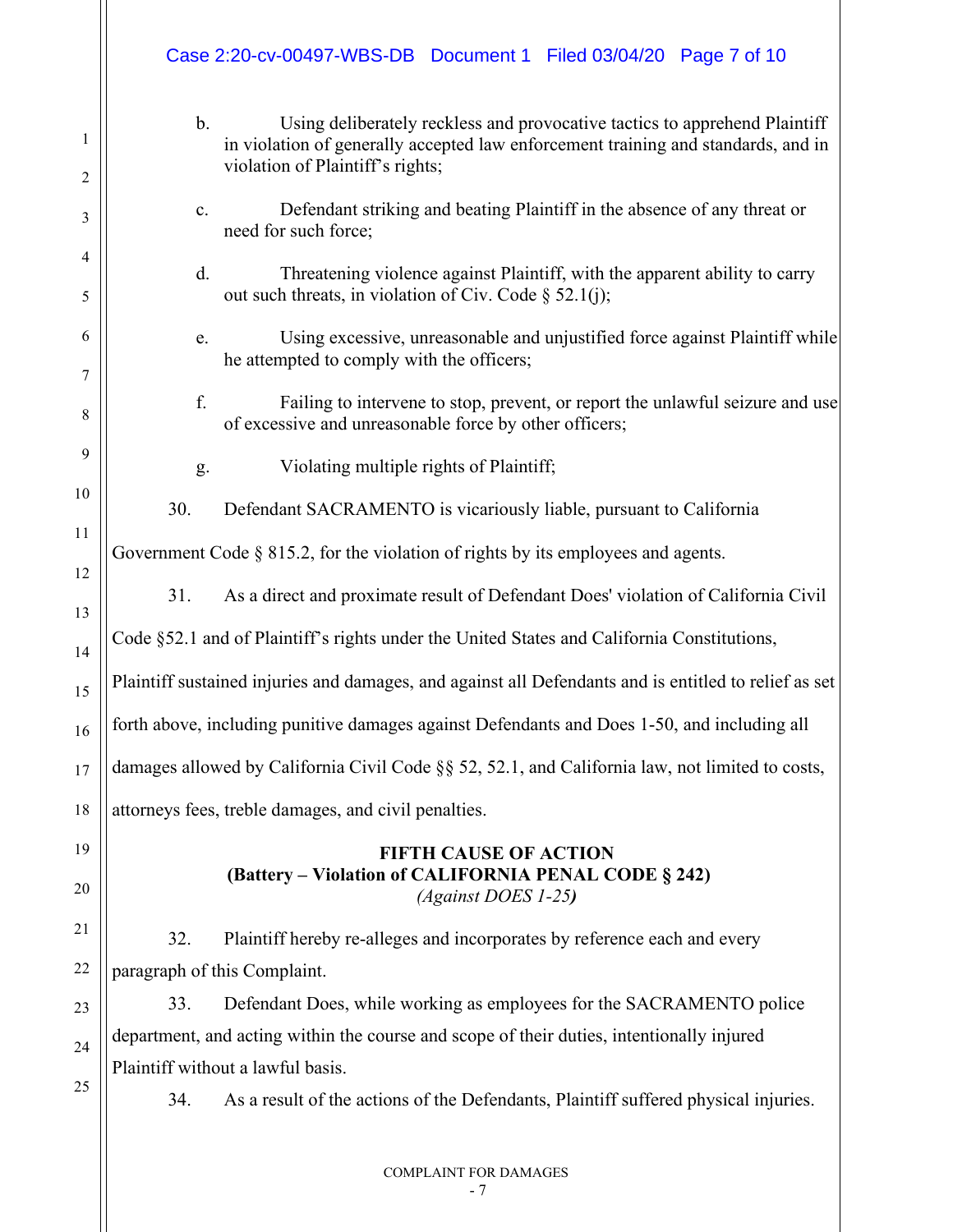# Case 2:20-cv-00497-WBS-DB Document 1 Filed 03/04/20 Page 8 of 10

| 1  | Defendants and Does did not have legal justification for using force against Plaintiff, and |                                                                                                |  |
|----|---------------------------------------------------------------------------------------------|------------------------------------------------------------------------------------------------|--|
|    |                                                                                             | Defendants' use of force while carrying out their duties was an unreasonable use of force.     |  |
| 2  | 35.                                                                                         | As a direct and proximate result of Defendants' battery of Plaintiff, Plaintiff                |  |
| 3  |                                                                                             | sustained injuries and damages, and are entitled to relief as set forth above.                 |  |
| 4  |                                                                                             | WHEREFORE, Plaintiff prays for relief as hereinafter set forth.                                |  |
| 5  |                                                                                             |                                                                                                |  |
| 6  |                                                                                             | <b>SIXTH CAUSE OF ACTION</b>                                                                   |  |
| 7  |                                                                                             | (Negligence)<br>(Against DOES 1-25)                                                            |  |
| 8  | 36.                                                                                         | Plaintiff hereby re-alleges and incorporates by reference each and every                       |  |
| 9  |                                                                                             | paragraph of this Complaint.                                                                   |  |
| 10 | 37.                                                                                         | At all times, Defendants and Does owed Plaintiff the duty to act with due care                 |  |
| 11 |                                                                                             | in the execution and enforcement of any right, law, or legal obligation.                       |  |
| 12 | 38.                                                                                         | At all times, Defendants and Does owed Plaintiff the duty to act with reasonable               |  |
| 13 | care.                                                                                       |                                                                                                |  |
| 14 | 39.                                                                                         | These general duties of reasonable care and due care owed to Plaintiff by                      |  |
| 15 |                                                                                             | Defendants include but are not limited to the following specific obligations:                  |  |
| 16 |                                                                                             | to refrain from using excessive and/or unreasonable force against<br>a.<br>Plaintiff;          |  |
| 17 |                                                                                             | to refrain from unreasonably creating the situation where force.<br>b.                         |  |
| 18 |                                                                                             | including but not limited to excessive force, is used;                                         |  |
| 19 |                                                                                             | to refrain from abusing their authority granted them by law;<br>$\mathbf{c}.$                  |  |
| 20 |                                                                                             | d.<br>to refrain from violating Plaintiff's rights guaranteed by the United                    |  |
| 21 |                                                                                             | States and California Constitutions, as set forth above, and as otherwise<br>protected by law. |  |
| 22 | 40.                                                                                         | Defendants, through their acts and omissions, breached each and every one of the               |  |
| 23 |                                                                                             |                                                                                                |  |
| 24 |                                                                                             | aforementioned duties owed to Plaintiff.                                                       |  |
| 25 |                                                                                             |                                                                                                |  |
|    |                                                                                             |                                                                                                |  |
|    |                                                                                             |                                                                                                |  |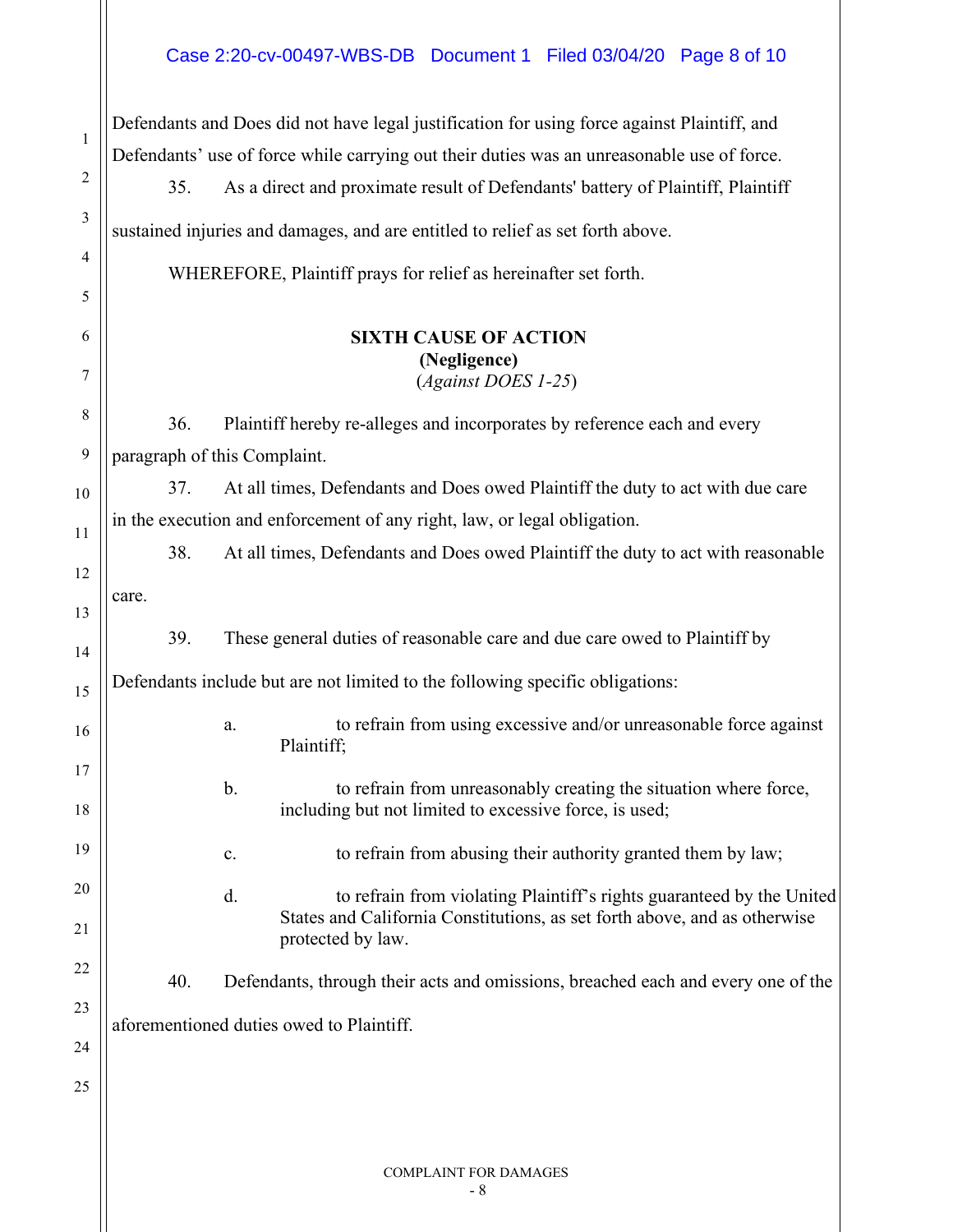Case 2:20-cv-00497-WBS-DB Document 1 Filed 03/04/20 Page 9 of 10

1 2 3 4 5 6 7 8 9 10 11 12 13 14 15 16 17 18 19 20 21 22 23 24 25 41. Defendant SACRAMENTO police department is vicariously liable for the wrongful acts and omissions of its employees and agents pursuant to Cal. Gov. Code section 815.2. 42. As a direct and proximate result of Defendant's negligence, Plaintiff sustained injuries and damages, and against each and every Defendant is entitled to relief as set forth above. **SEVENTH CAUSE OF ACTION (False Imprisonment/Illegal Detention)** (*Against DOES 1-25)* 43. Plaintiff re-alleges and incorporates by reference each and every paragraph of this Complaint. 44. Defendants DOES 1-25 detained and assaulted him without just cause under false pretenses. Defendants restrained, detained, and/or confined Plaintiff without his consent or a lawful basis. 45. As a result of the Defendants' unlawful confinement, Plaintiff suffered emotional distress. WHEREFORE, Plaintiff prays for relief as hereinafter set forth. **EIGHTH CAUSE OF ACTION (False Arrest)** (*Against DOES 1-25)* 46. Plaintiff re-alleges and incorporates by reference each and every paragraph of this complaint. 47. Defendants Does, while working as employees for the SACRAMENTO POLICE DEPARTMENT, and acting within the course an scope of their duties, falsely arrested Plaintiff without any reasonable suspicion and/or probable cause. 48. As a result of the actions of these the Defendants, Plaintiff suffered physical injuries and/or emotional distress. Defendants did not have legal justification for using force, arresting and/or detaining.